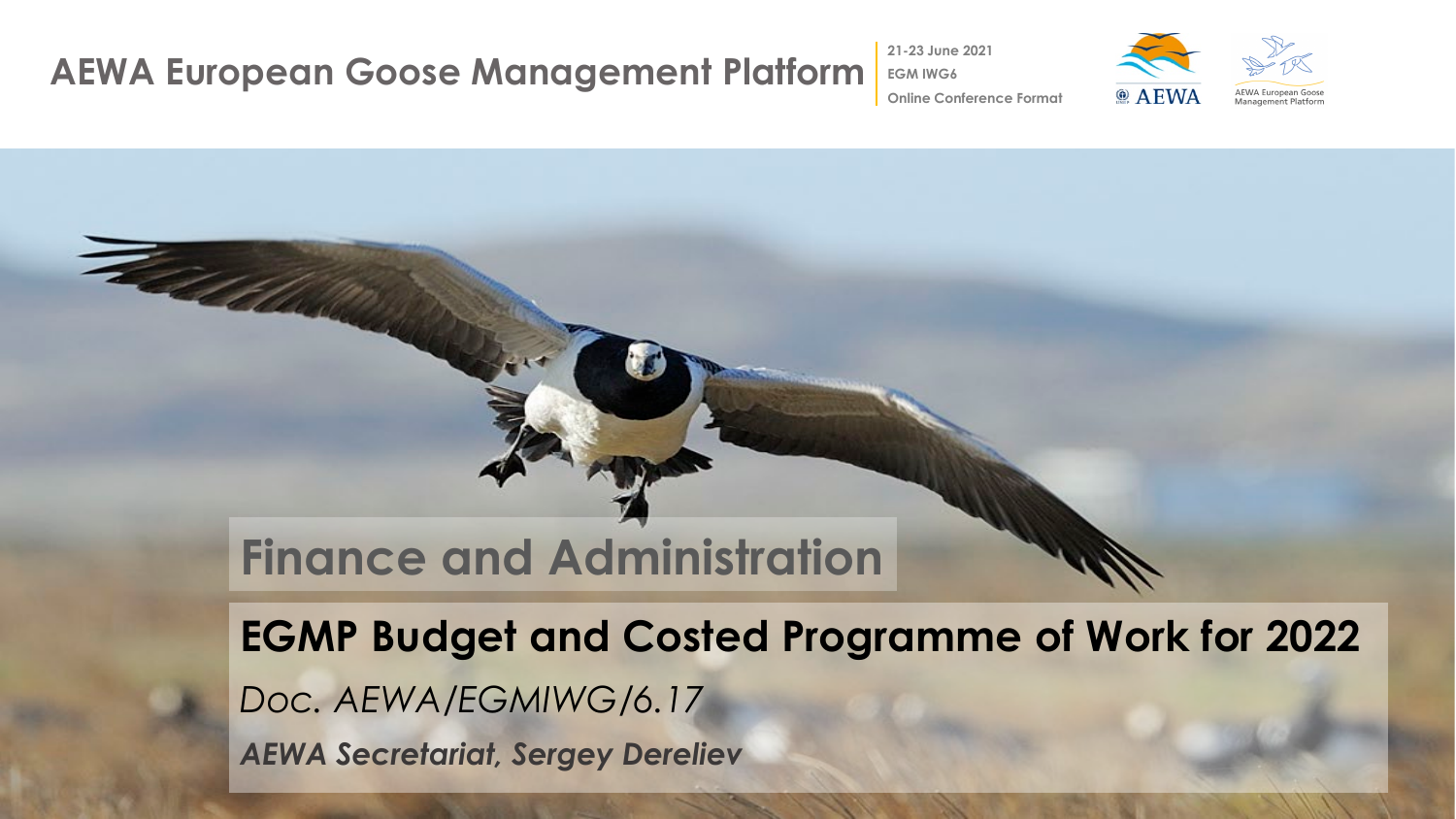

**21-23 June 2021**



EGMP Budget and Costed Programme of Work for 2022 Doc. AEWA/EGMIWG/6.17

### **EGMP Budget Estimate for 2022 – EGMP Secretariat**

| <b>EGMP Secretariat Budget for 2022 (in EUR)</b>             |         |  |
|--------------------------------------------------------------|---------|--|
| <b>Object of expenditures</b>                                |         |  |
| <b>Staff Costs</b>                                           |         |  |
| EGMP Coordinator (100%; P2)                                  | 142,000 |  |
| Programme Management Assistant (100%; G5)                    | 80,000  |  |
|                                                              |         |  |
| Subtotal                                                     | 222,000 |  |
| <b>Operating Costs</b>                                       |         |  |
| Communication                                                | 5,000   |  |
| Miscellaneous (e.g. office supplies and equipment, training) | 5,000   |  |
| Subtotal                                                     | 10,000  |  |
| <b>Implementing Partner Direct Costs</b>                     |         |  |
| Small Scale Funding Agreements                               | 15,000  |  |
| Subtotal                                                     | 15,000  |  |
| <b>Travel</b>                                                |         |  |
| Travel (staff, experts and funded delegates)                 | 30,000  |  |
| Subtotal                                                     | 30,000  |  |
| <b>Contractual Services (Meetings)</b>                       |         |  |
| EGM IWG meeting (catering, venue if hosted in Bonn)          | 5,000   |  |
| Subtotal                                                     | 5,000   |  |
| <b>Total Budget, incl Programme support cost</b>             | 282,000 |  |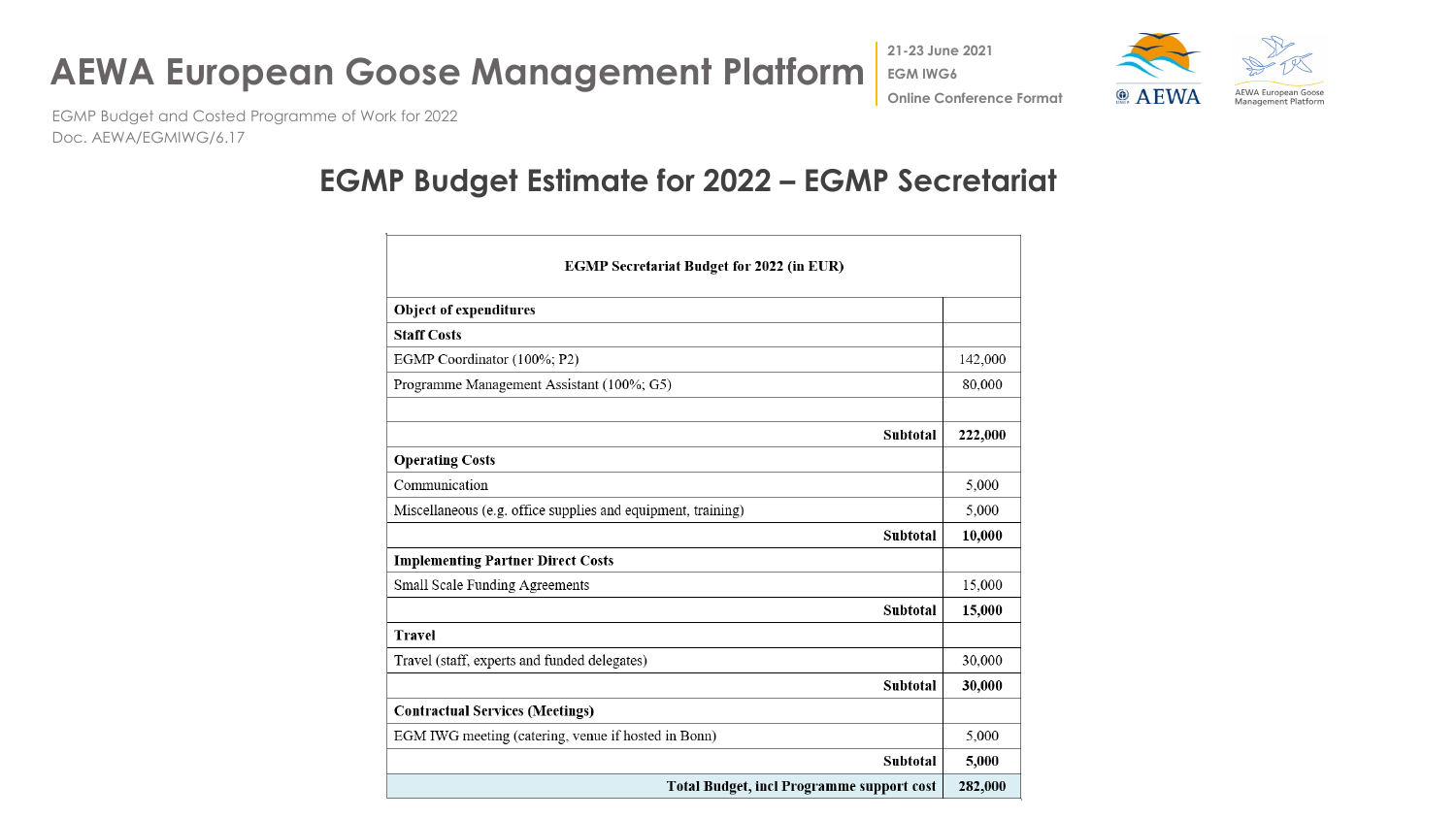





EGMP Budget and Costed Programme of Work for 2022 Doc. AEWA/EGMIWG/6.17

### **EGMP Budget Estimate for 2022 – EGMP Data Centre**

| <b>EGMP Data Centre Budget for 2022 (in EUR)</b> |         |  |
|--------------------------------------------------|---------|--|
| <b>Object of expenditures</b>                    |         |  |
| <b>Staff Costs</b>                               |         |  |
| Goose Monitoring Coordinator (100%)              |         |  |
| Population Modelling Expert (50%)                |         |  |
| Lead Compiler (22,5%)                            |         |  |
| Subtotal                                         | 174,000 |  |
| <b>Operating costs</b>                           |         |  |
| Travel, meetings, miscellaneous                  | 10,000  |  |
|                                                  |         |  |
| <b>Subtotal</b>                                  | 10,000  |  |
| <b>Total Budget</b>                              | 184,000 |  |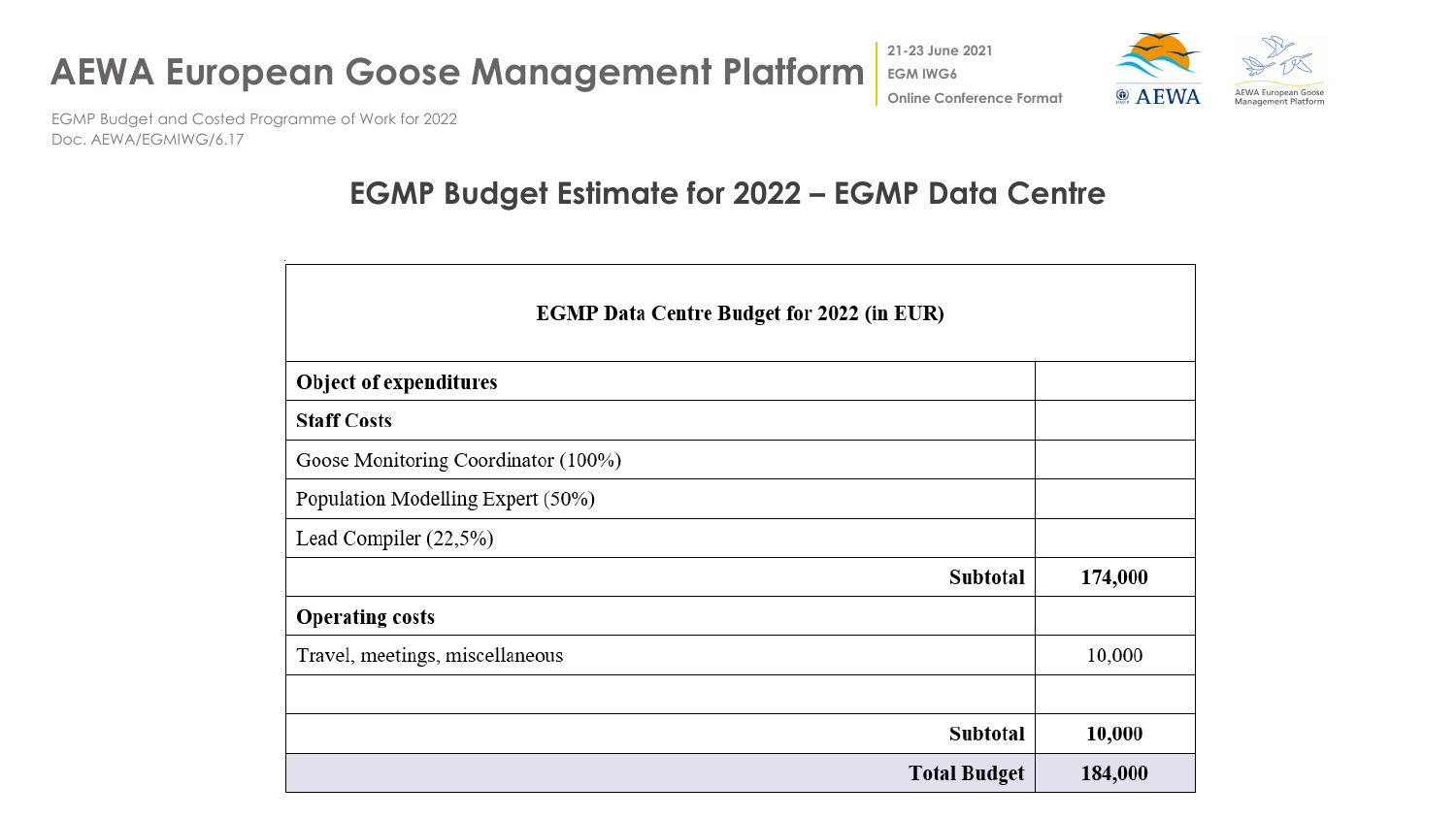

**@ AEWA Online Conference Format**



EGMP Budget and Costed Programme of Work for 2022 Doc. AEWA/EGMIWG/6.17

# **Total EGMP Budget Estimate for 2022 (EUR)**

| <b>EGMP Secretariat</b> | 282,000 |
|-------------------------|---------|
| <b>EGMP Data Centre</b> | 184,000 |
| <b>Total Budget</b>     | 466,000 |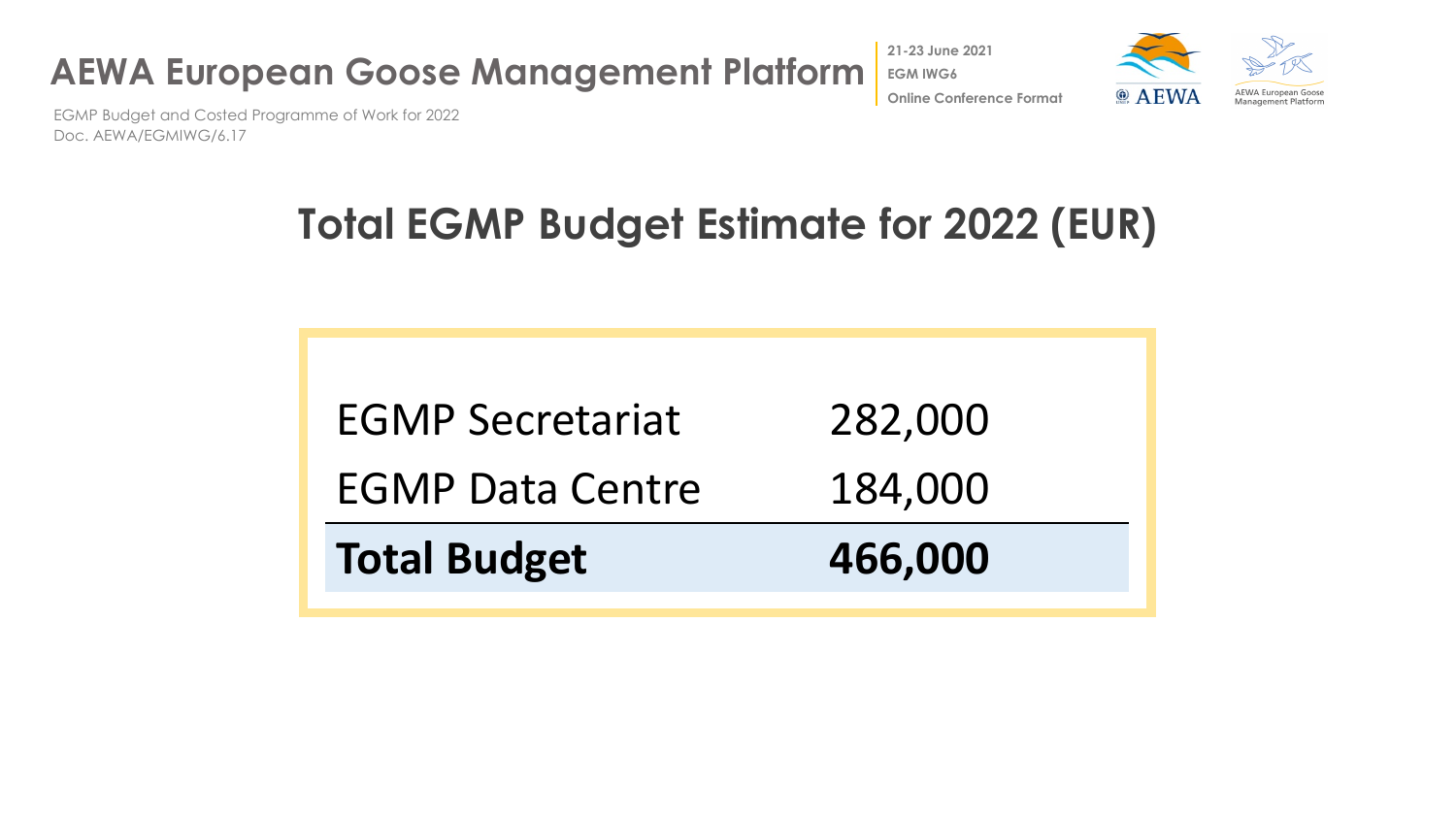## **AEWA European Goose Management Platform**

EGMP Budget and Costed Programme of Work for 2022 Doc. AEWA/EGMIWG/6.17

## **EGMP Indicative Scale of Contributions**

Scenario 5 with 15% cap (in EUR) as agreed at EGM IWG4

**21-23 June 2021**

**EGM IWG6**



**Online Conference Format**

#### **Scenario 5**

**50% by population / 50% by UN** 

**scale**

| <b>Range State</b> | full budget |
|--------------------|-------------|
| (Belarus)*         |             |
| Belgium            | 57,104€     |
| Denmark            | 55,787€     |
| (Estonia)*         |             |
| $(EU)^*$           |             |
| Finland            | 51,417€     |
| France             | 43,912€     |
| Germany**          |             |
| Iceland            | 9,747€      |
| Latvia*            |             |
| Netherlands        | 61,835€     |
| Norway             | 64,836€     |
| Sweden             | 68,490€     |
| <b>UK</b>          | 52,873€     |
| (Ukraine)*         |             |
| <b>Total</b>       | 466,000€    |

\*non-paying range states

\*\* Germany has a reservation on the proposed budget and the scale of contribution and will decide on its contributions on the basis of a cPOW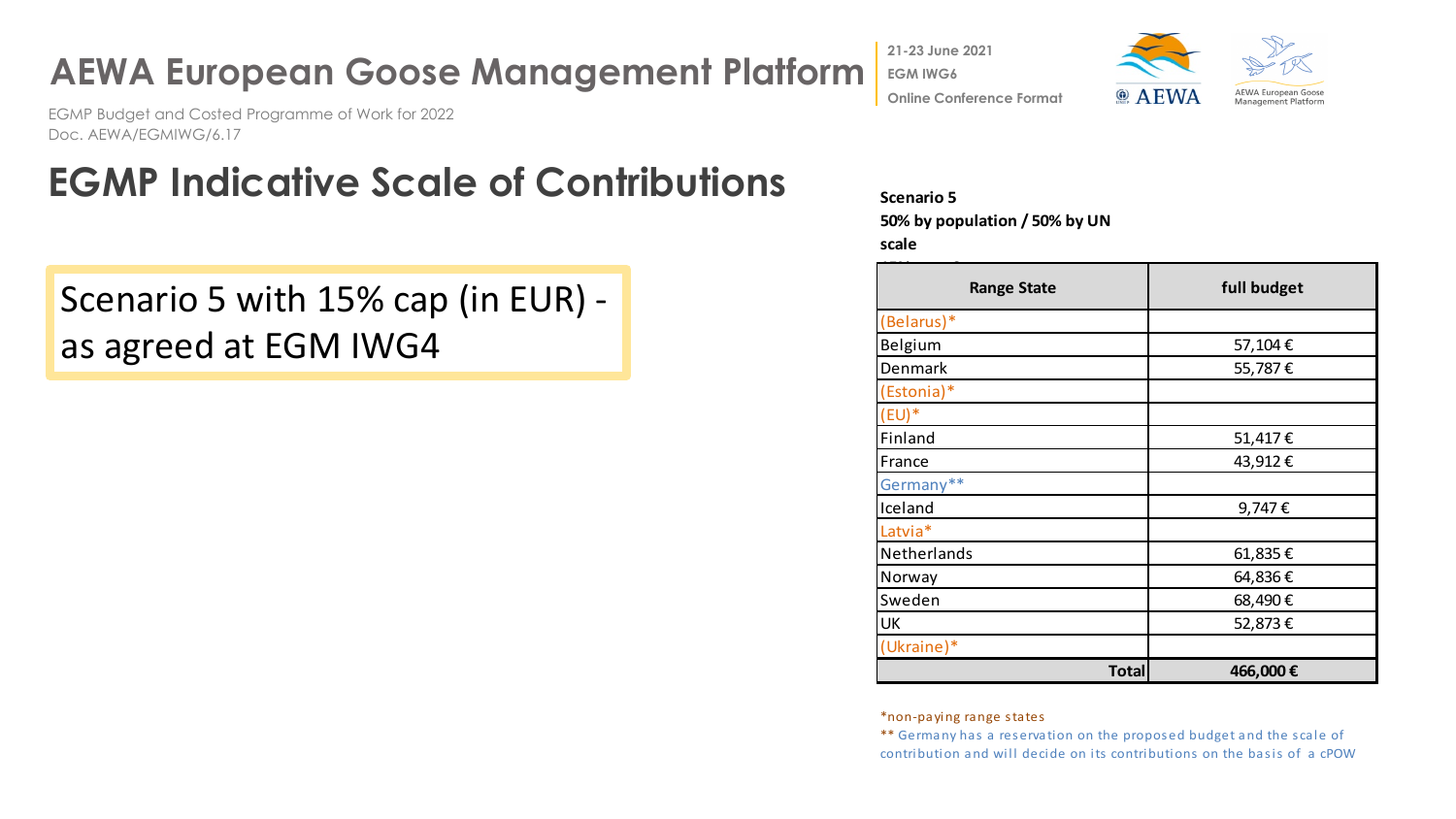



EGMP Budget and Costed Programme of Work for 2022 Doc. AEWA/EGMIWG/6.17

## **EGMP costed Programme of Work for 2022**

- **A** Overall EGMP Coordination and Programme Management
- **B** EGMP Meetings and Workshops
- **National Reporting**
- **D** International Species Action and Management Plans under the EGMP
- **E** Communication and Information Management
- **F** Further Management and Administrative Processes according to UN Rules
- **G** Staff Costs